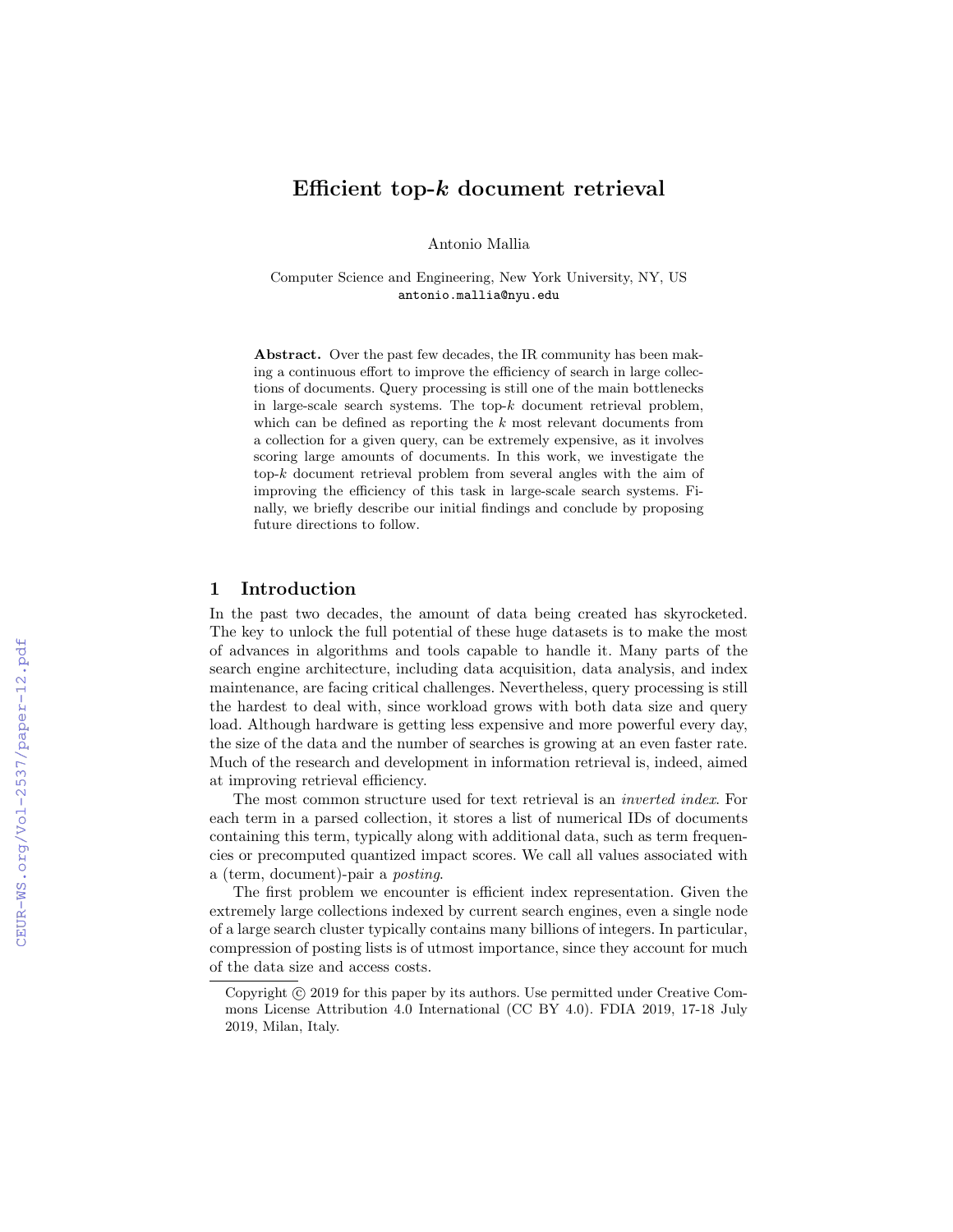Likewise, the choice of a retrieval algorithm is crucial to the efficiency of query processing. While query processing in search engines is a complex process, most systems appear to process a query by first evaluating a fairly simple ranking function over an inverted index. Due to the large sizes of most search collections, retrieving all potential matches is infeasible and undesirable. Most advanced query processing algorithms make use of dynamic pruning techniques, which allow them to skip document evaluation while being able to retrieve the top- $k$ most relevant documents for a given query without any effectiveness degradation of its ranking.

In this paper, we pose the following research questions:

- RQ1 How does the choice of query processing algorithm depend on the compression method used?
- RQ2 How is performance impacted by the number of results returned by the query processing algorithm?

### 2 Related Work

#### 2.1 Index compression

Compression is an important technique employed in indexing systems to reduce the size of an inverted index. A large amount of research has as primary objective the inverted index space occupancy minimization, while maintaining fast query processing speed.

Binary packing. Binary Packing [1] groups numbers into fix-sized blocks. For each block, its selector  $b$  is the smallest number of bits required to binary-encode the largest element of the group. The selector is binary-encoded in one byte, followed by the values belonging to the group, each encoded in b bits. For better performance, we can store four selectors at a time in one 32-bit word, followed by their respective groups. Lemire and Boytsov [5] proposed a Binary Packing method that exploits SIMD instructions. This method, called SIMD-BP, packs 128 consecutive integers into as few 128-bit words as possible. Selectors are stored in groups of 16, to fully utilize 128-bit SIMD operations.

**Variable Byte.** The encodings in the *Variable Byte* family are known for their high decoding speed. Arguably the simplest and best known is VByte [12], which uses 7 bits per byte to store the binary representation of a number and one remaining bit to indicate whether the same binary code continues in the next byte. These continuation bits, when put together, form unary-encoded byte-lengths of encoded numbers. To improve decoding speed, Dean [3] proposed VarintGB, which groups these lengths together and encodes them in binary instead: one byte is used to store four 2-bit sizes of the next four integers, followed by their binary representations.

Recently, several SIMD-based implementations of variable-byte encodings have been shown to be extremely efficient [3, 10, 11]. Stepanov et al. [11] analyzed a family of SIMD-based algorithms, including a SIMD version of Group Varint, and found the fastest to be Varint-G8IU: Consecutive numbers are grouped in 8-byte blocks, preceded by a 1-byte descriptor containing unary-encoded lengths (in bytes) of the integers in the block. If the next integer cannot fit in a block, the remaining bytes are unused.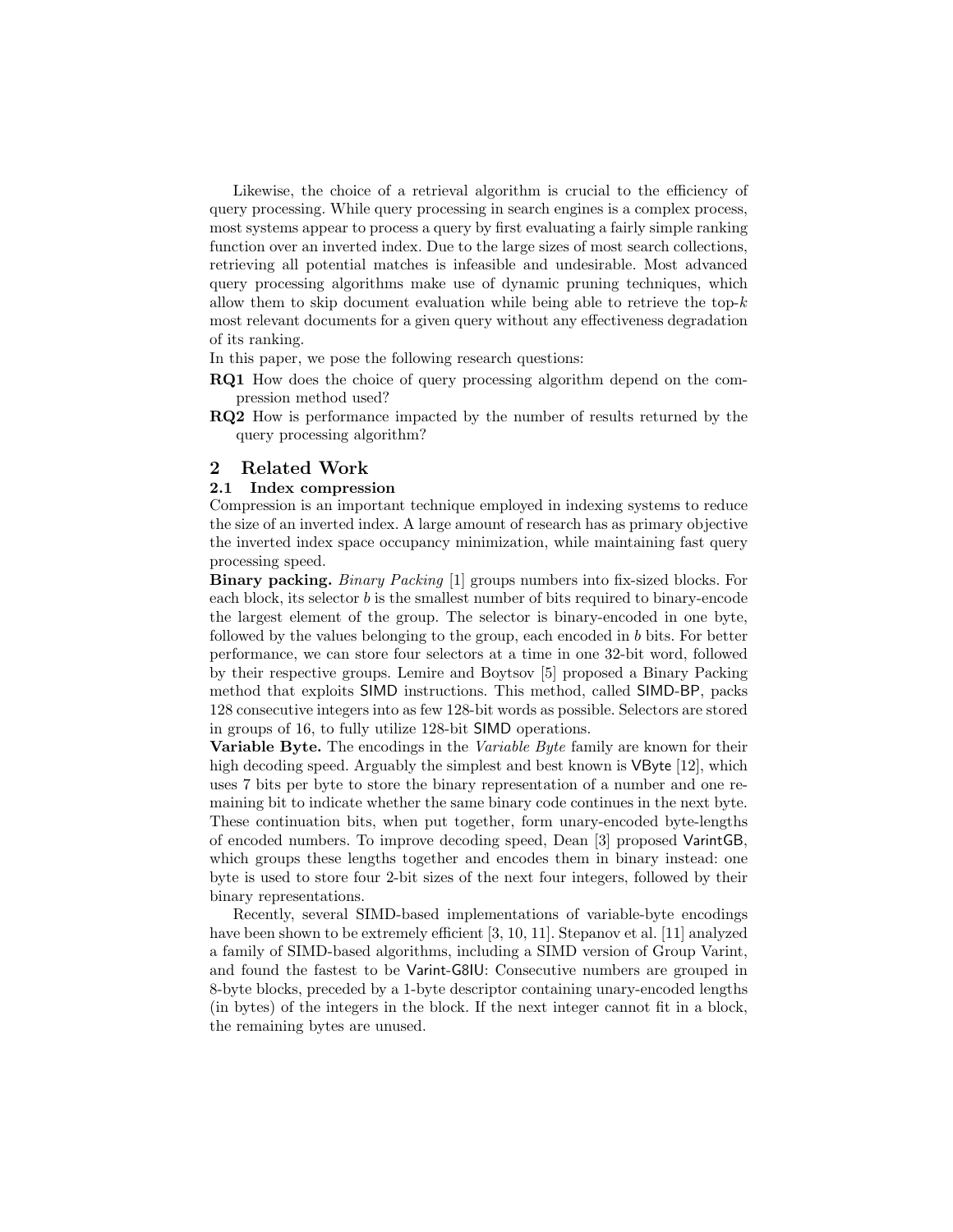PForDelta. PForDelta [16] encodes a large number of integers (say, 64 or 128) at a time by choosing a k such that most (say,  $90\%$ ) of the integers can be encoded in k bits. The remaining values, called exceptions, are encoded separately using another method. More precisely, we select  $b$  and  $k$  such that most values are in the range  $[b, b + 2<sup>k</sup> - 1]$ , and thus can be encoded in k bits by shifting them to the range  $[0, 2<sup>k</sup> - 1]$ . One variant, OptPFD[15], selects b and k to optimize for space or decoding cost, with most implementations focusing on space.

**Elias-Fano.** Given a monotonically increasing integer sequence  $S$  of size  $n$ , such that  $S_{n-1} < u$ , we can encode it in binary using  $\lceil \log u \rceil$  bits. Instead of writing them directly, Elias-Fano coding [14] splits each number into two parts, a low part consisting of  $l = \lceil \log \frac{u}{n} \rceil$  right-most bits, and a high part consisting of the remaining  $\lceil \log u \rceil - l$  left-most bits. The low parts are explicitly written in binary for all numbers, in a single stream of bits. The high parts are compressed by writing, in negative-unary form (i.e., with the roles of 0 and 1 reversed), the gaps between the high parts of consecutive numbers. Sequential decoding is done by simultaneously retrieving low and high parts, and concatenating them. Random access requires finding the locations of the  $i$ -th 0- or 1-bit within the unary part of the data using an auxiliary succinct data structure. Furthermore, a  $\text{NextGEQ}(x)$  operation, which returns the smallest element that is greater than or equal to x, can be implemented efficiently. Observe that  $h<sub>x</sub>$ , the higher bits of x, is used to find the number of elements having higher bits smaller than  $h_x$ , denoted as p. Then, a linear scan of  $l_x$ , the lower bits of x, can be employed starting from posting p of the lower bits array of the encoded list.

The above version of Elias-Fano coding cannot exploit clustered data distributions for better compression. This is achieved by a modification called Partitioned Elias-Fano (PEF) [9] that splits the sequence into b blocks, and then uses an optimal choice of the number of bits in the high and low parts for each block.

#### 2.2 Query processing

Traversing the index structures of all the query terms and computing the scores of all the postings is the way to evaluate exhaustively a user query. Unfortunately, the processing cost of each query increases linearly with the number of documents, making it very expensive for large collections. To overcome this problem, many researchers have proposed so-called early-termination techniques, for finding the top-k ranked results without computing all posting scores.

MaxScore. In 1995 Turtle and Flood [13] firstly proposed an algorithm named MaxScore. MaxScore is an optimization technique which relies on the maximum impact scores of each term. It has been applied to both term-at-a-time (TAAT) and document-at-a-time (DAAT) evaluation strategies, but the latter is definitely the most effective optimization.

Given a list of query terms  $q = \{t_1, t_2, \ldots, t_m\}$  such that  $\max_{t_i} \geq \max_{t_{i+1}}$ , at any point of the algorithm, query terms (and associated posting lists) are partitioned into essential  $q_+ = \{t_1, t_2, \ldots, t_p\}$  and nonessential  $q_- = \{t_{p+1}, t_{p+2}, \ldots, t_m\}$ . This partition depends on the current threshold  $T$  for a document to enter the top-k results, and is defined by the smallest p such that  $\sum_{t \in q_+} \max_t \langle T$ . Thus,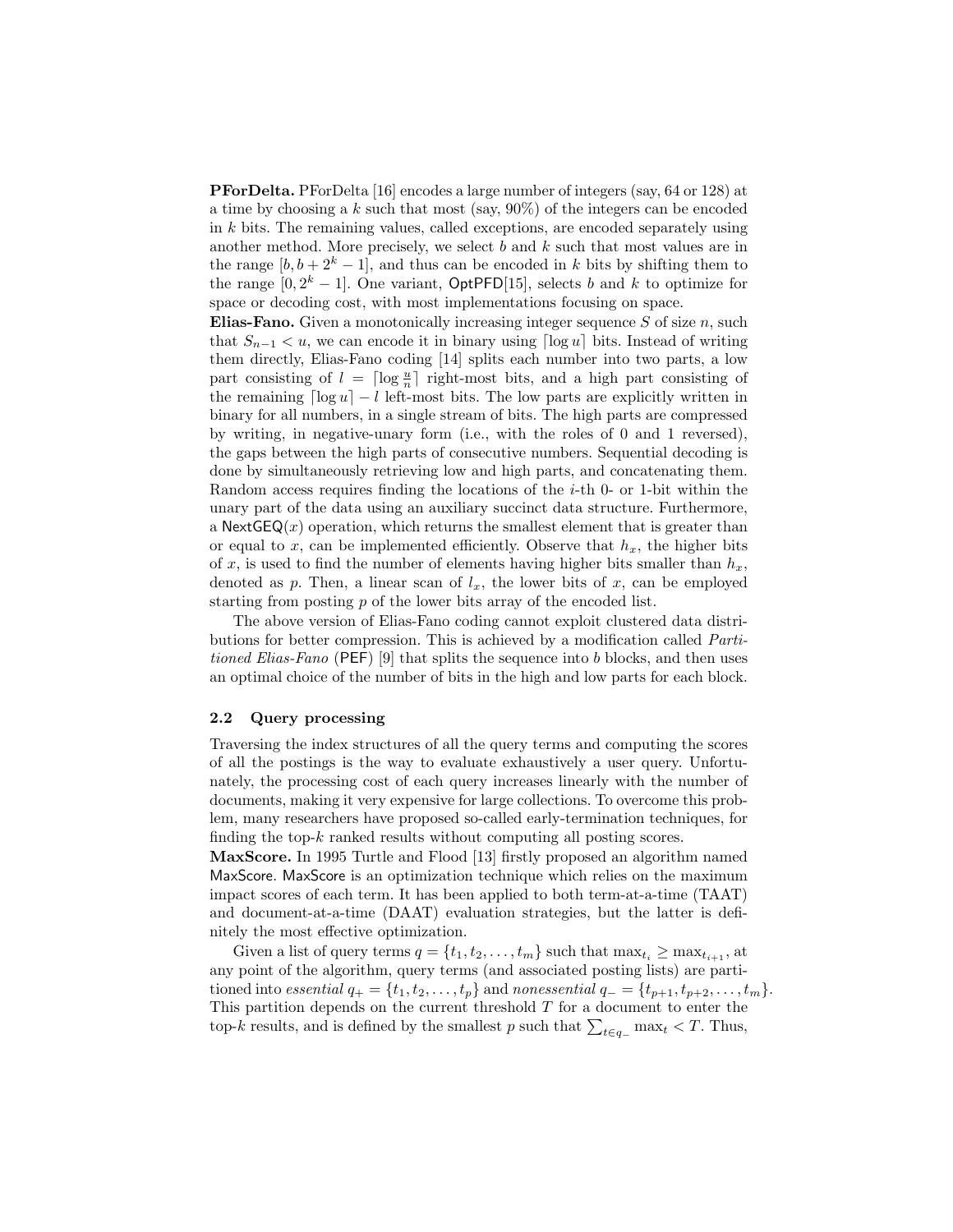no document containing only nonessential terms can make it into the top-k results. We can now perform disjunctive processing over only the essential terms, with lookups into the nonessential lists.

Variable Block-Max WAND. Similar to MaxScore, WAND [2] (Weighted or Weak AND) also utilizes the  $\max_t$  values. One shortcoming of these techniques is that they use maximum impact scores over the entire lists. Thus, if  $\max_t$  is much larger than the other scores in the list, then the impact score upper bound will usually be a significant overestimate. BlockMax WAND (BMW) [4] addresses this by introducing block-wise maximum impact scores. Variable BlockMax WAND [7, 6], or just VBMW, generalizes BMW by allowing variable lengths of blocks. More precisely, it uses a block partitioning such that the sum of differences between maximum scores and individual scores is minimized. This results in better upper bound estimation and more frequent document skipping.

## 3 Results and Discussion

**Testing details.** All methods are implemented in  $C_{++17}$  and compiled with GCC 7.3.0 using the highest optimization settings<sup>1</sup>[8]. The tests are performed on a machine with an Intel Core i7-4770 quad-core 3.40GHz CPU, with 32GiB RAM, running Linux 4.15.0.

Data Sets. We performed experiments on two standard datasets: Gov2 and ClueWeb09. For each document in the collection, the body text was extracted, the words lowercased and stemmed using the Porter2 stemmer; no stopwords were removed.

Queries. To evaluate query processing speed, we use TREC 2005 and TREC 2006 Terabyte Track Efficiency Task. We sample 500 queries from each set.



Fig. 1. Query times of MaxScore and VBMW using different encoding techniques.

<sup>1</sup> https://github.com/pisa-engine/pisa/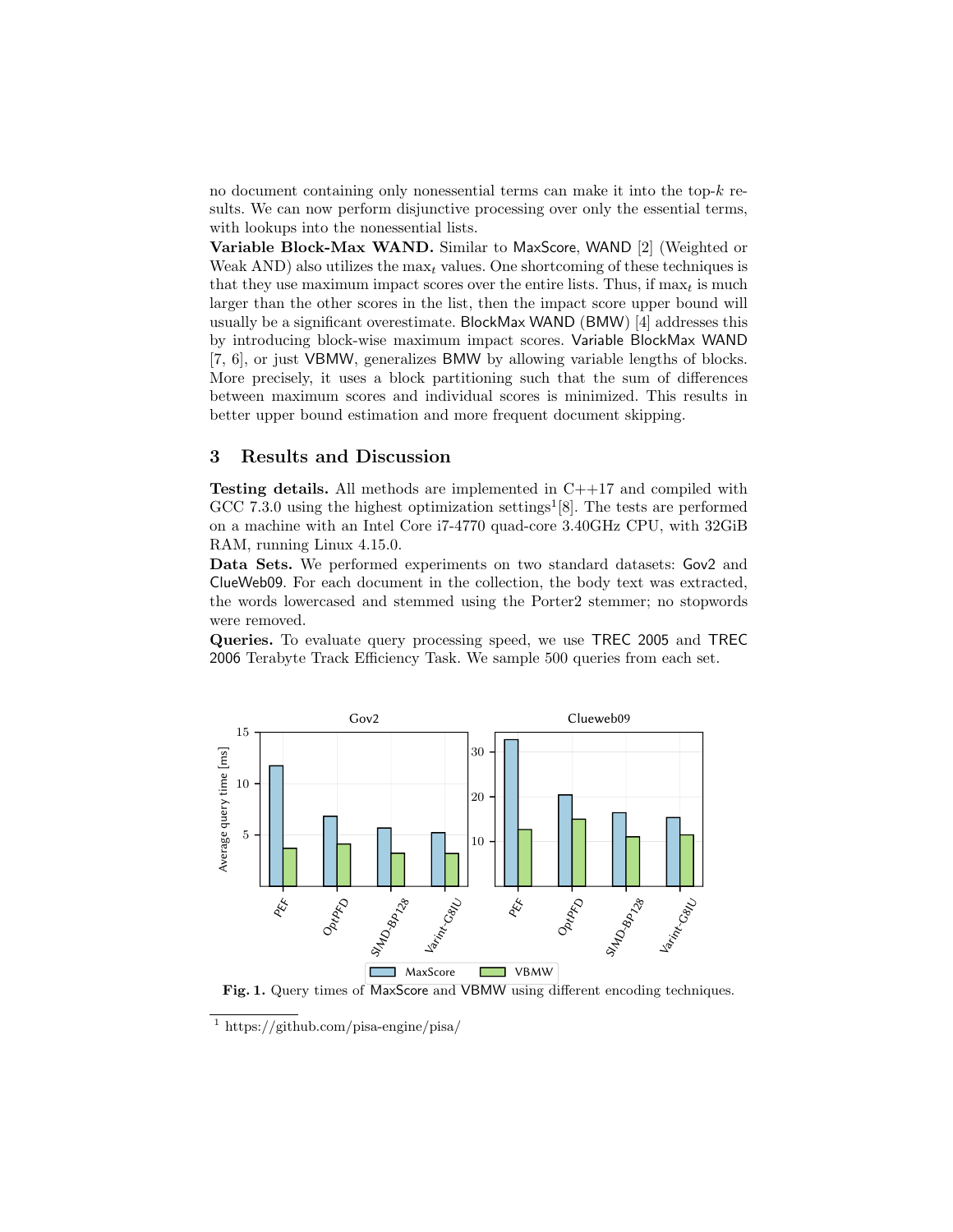#### 3.1 Improving Partitioned Elias-Fano

Figure 1 shows the average query time of MaxScore and VBMW with indexes encoded using different encoding techniques. It is interesting to notice that although PEF is time-efficient with VBMW, when it comes to the MaxScore query processing algorithm PEF performs poorly. The reason can be identified in PEF's ability to efficiently perform skipping within a posting list, while being suboptimal in sequential decoding. In fact, the latter still represents a considerable fraction of the time spent on processing a query using MaxScore. Future research could focus on redesigning PEF to have a twofold decoding ability. While we desire to maintain its fast skipping capabilities, PEF needs to match the sequential decoding speed of the modern SIMD-enabled competitors. As a result, a query algorithm could exploit this duality by switching to the most appropriate access policy while traversing the index.



Fig. 2. Query times of MaxScore and VBMW for different  $k$ .

### 3.2 Improving MaxScore for large k

Much previous work has focused on smaller values of  $k$ , such as 10 or 100. However, when query processing algorithms are used for subsequent reranking by a complex ranker, more results are needed. The results for a range of values of k are shown in Figure 2 on a log-log scale for better readability. First, we notice a significant time increase with larger k across all encoding techniques. We find this increase to be faster for VBMW. Also, note that at  $k = 10,000$ even the performance of PEF, which previously performed well only for VBMW, is similar for both algorithms. While we intend to explore and gain a deeper insight on the motivations behind VBMW results in order to study a solution able to overcome these issues, we acknowledge that MaxScore might be better suited for some cases of top-k document retrieval. We believe that there is a potential for further speeding up  $MaxScore$  in scenarios where  $k$  is large. As mentioned in Section 2.2, nonessential lists are only used for lookups in order to